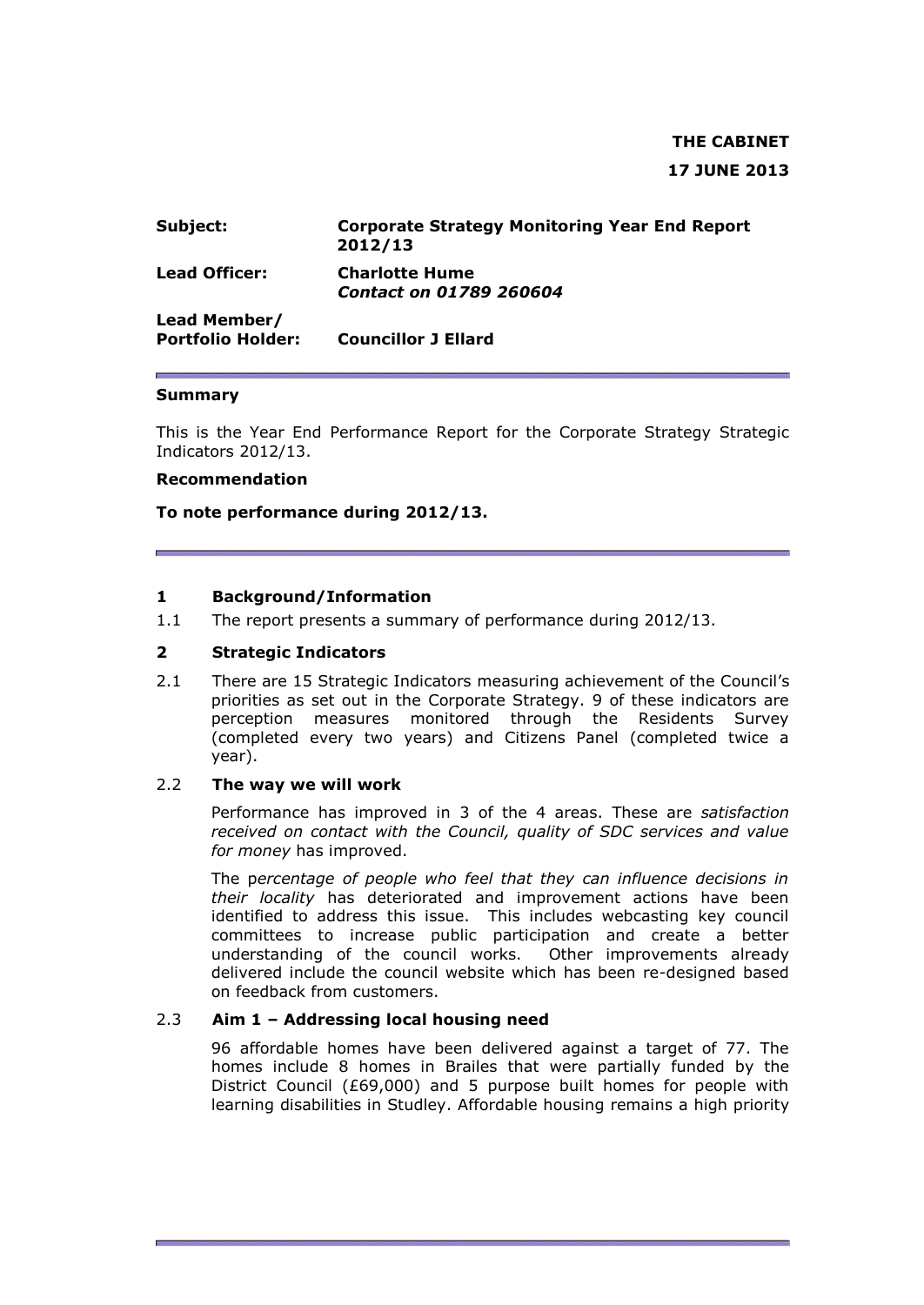for our local area and this will be addressed as part of the strategic priorities in 2013-2015.

### 2.4 **Aim 2 – A district where business and enterprise can flourish**

Actions set out for Year 1 in both the Business Enterprise Delivery Plan and the Tourism Strategy Delivery Plan has been achieved. A Business Conference was successfully delivered and attended by over 200 delegates with the aim of identifying common areas for improvement amongst amongst and local businesses. Formal launch of Shakespeare's England Ltd is scheduled for June 2013. The key priorities for this partnership are:

- Complete the process of making the organisation a legally recognised not for profit company and incorporate the board of directors
- Encourage private sector businesses from across the region to join Shakespeare's England to help boost activity
- Co-ordinate a marketing plan that complements partner marketing activity and helps promote the region nationally and internationally
- Work with VisitEngland on a number of regional growth funded projects to further enhance Shakespeare's England marketing activity
- Launch new Shakespeare's England website to help promote the wider region
- Work with Stratford District Council and Warwick District Council to help achieve their strategic goals of increasing visitor spend, length of stay and increasing employment in the tourism sector

Both Business and Tourism will remain areas of high priority in 2013/14.

### 2.5 **Aim 3 – Improving access to services**

Customer Access Points have been installed in Henley-in-Arden, Studley, Bidford-on-Avon and Shipston. Further access points will be installed in Wellesbourne, Kineton and a further rural location (to be confirmed) in 2013/14.

69% of residents found it easy to access services over the past 12 months; this is the same percentage as surveyed in 2010.

Services being delivered when, the way and where people want them have all deteriorated. The Customer Access points have been very well received and feedback from residents who are regular users has confirmed that they provide easier, local access to public services and the aim is to extend these over the next two years to more rural areas where there are limited bus routes.

#### 2.6 **Aim 4 – Minimising the impacts of climate change**

This is a baseline year for monitoring all Co2 consumption is being measured by monitoring energy usage in Council properties, staff mileage, vehicle emissions, including refuse rounds and grounds maintenance and leisure centres.

One method to reduce Council's footprint was the installation of solar panels to Elizabeth House. During this first full year the Photovoltaic system produced 15,550 kWh, this has exceeded the anticipated output by 10%. In terms of financial benefit to the council, assuming the system maintains a similar level of performance; the payback period is likely to be reduced by a year.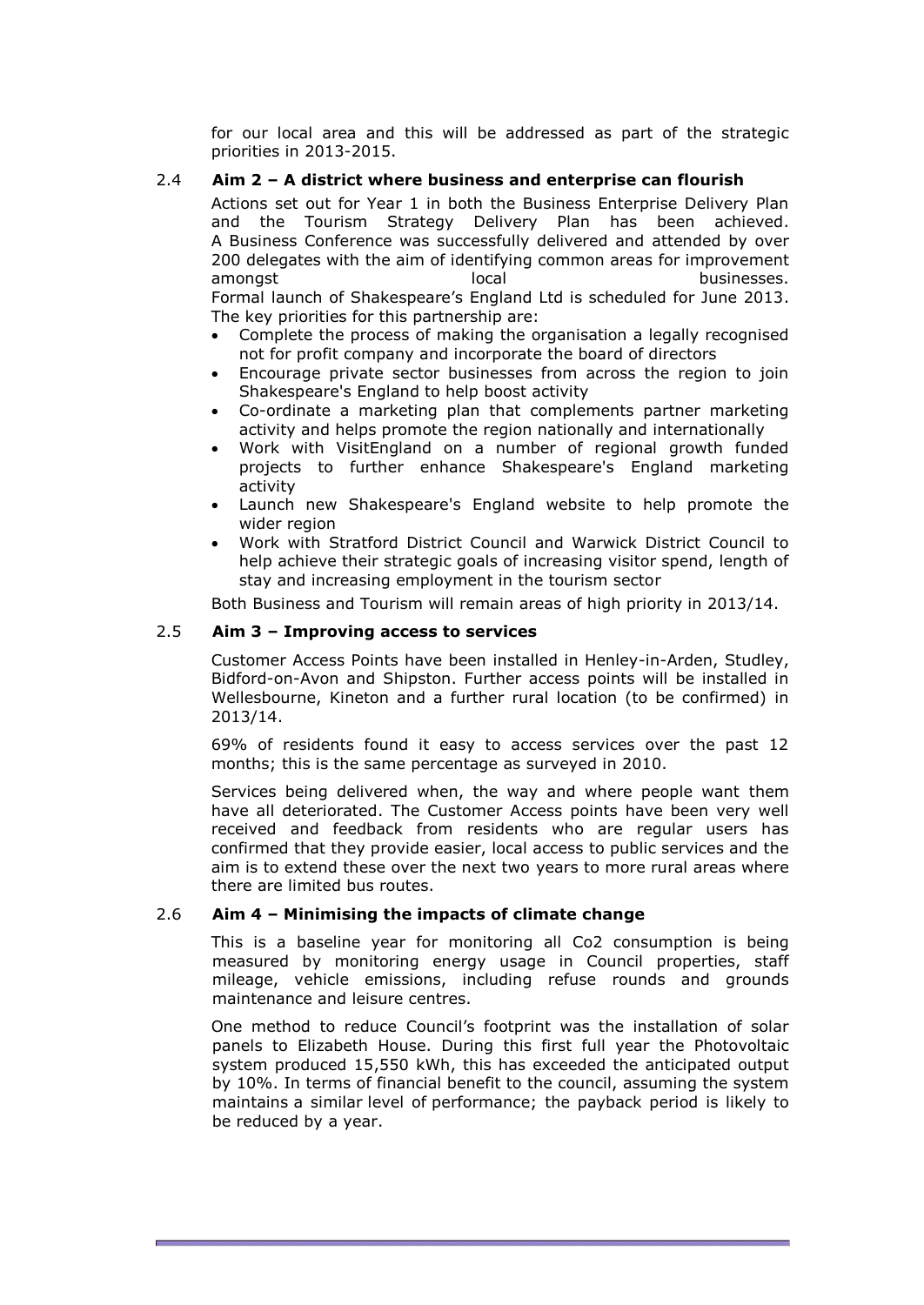601 measures have been installed during 2012/13 as part of the wall and loft insulation scheme. This equates to approximately 15067 kg of CO2 saved. The grant scheme is virtually concluded and planning for the replacement of this with the Green Deal loan scheme is taking place.

# **3 Options available to The Cabinet**

- 3.1 Note performance achieved.
- 3.2 Request further information.

# **4 Evidence Base**

4.1 The performance report provides an evidence base from which decisions can be made.

# **5 Members' Comments**

5.1 Portfolio Holder comments have been included within report.

# **6 Implications of the Proposal**

# 6.1 *Financial*

6.1.1 There are no financial implications arising from this report.

# 6.2 *Environmental*

6.2.1 There are no environmental implications arising from this report.

# 6.3 *Corporate Strategy*

6.3.1 This report monitors progress against the priorities as set out in the Corporate Strategy 2012-2015.

# 6.4 *Analysis of the effects on Equality*

6.4.1 There are no equality implications arising from this report.

# **7 Risk Assessment**

Failure to deliver these areas of strategic performance is considered to be high risk and would present a risk to delivering outcomes stated in the Corporate Strategy.

# **8 Conclusion**

8.1 Of the 13 Strategic Indicators, 9 (69%) have been achieved, 4 (31%) have not been achieved. Compared to previous year, performance improved in 8 (62%) of the Indicators and one (7%) remained static. Performance deteriorated in 4 (31%) of the Indicators. Actions have been identified to ensure that performance improves across all underperforming areas.

> Balvinder Heran HEAD OF CUSTOMER ACCESS